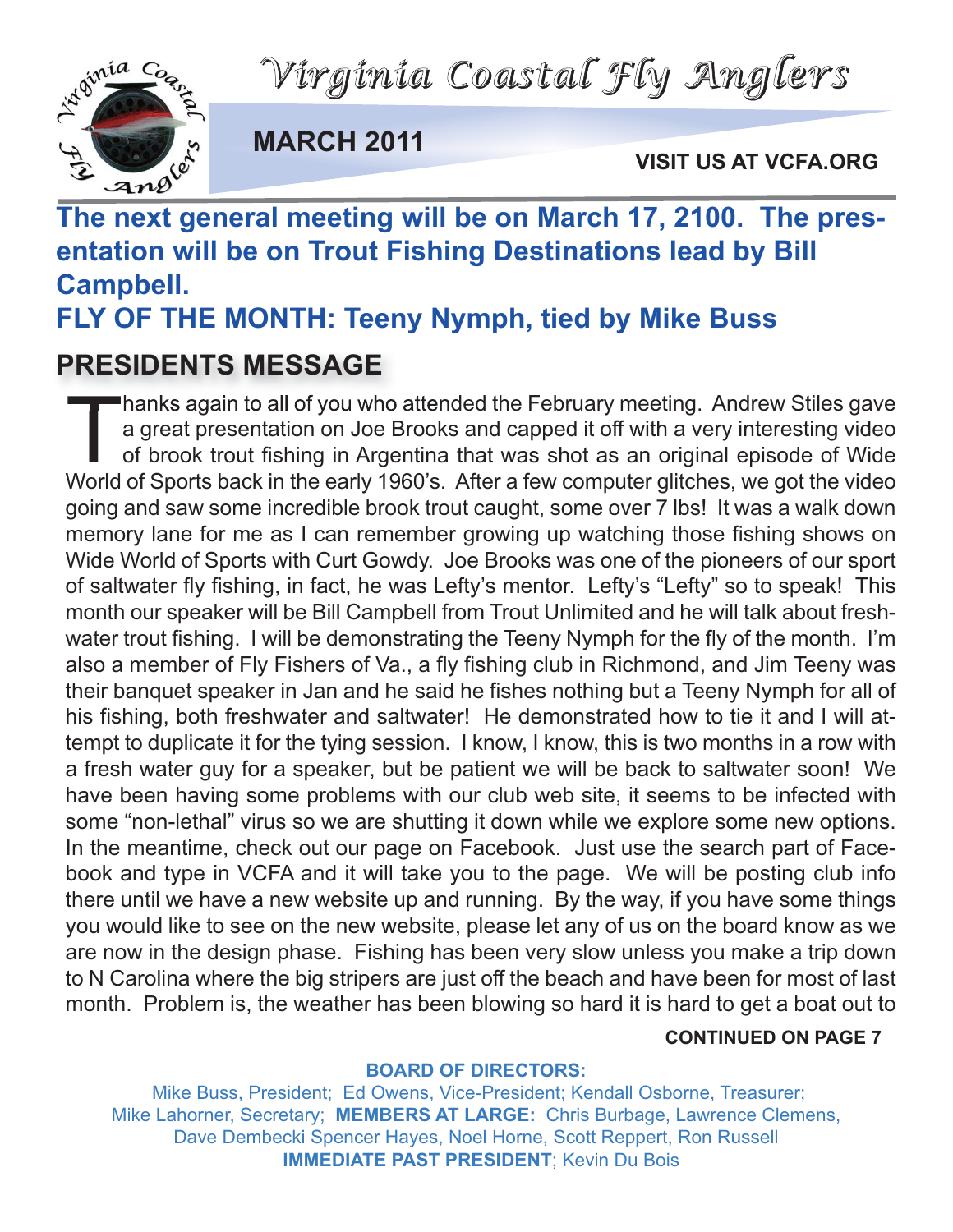## **MEETING SCHEDULE FOR 2011**

| <b>MONTH</b>    | SPEAKER/PROGRAM FLY OF THE MONTH |                          |
|-----------------|----------------------------------|--------------------------|
| <b>UANUARY</b>  | <b>CLUB DINNER</b>               |                          |
| <b>FEBRUARY</b> | <b>ANDREW STILES</b>             | <b>FUR STRIP CLOUSER</b> |
| <b>MARCH</b>    | <b>TROUT FISHING 101</b>         | <b>TEENY NYMPH</b>       |
| <b>APRIL</b>    | <b>LOUIS GUILLINGHAM</b>         | <b>HOLLOW FLEYE</b>      |
| <b>IMAY</b>     | <b>SCHOOL</b>                    | WHITEBAIT MUSHY          |
| <b>JUNE</b>     |                                  | <b>CHERNOBYL CRAB</b>    |
| <b>JULY</b>     | <b>DUEBER WINTER</b>             | <b>RIVER RABBIT</b>      |
| <b>AUGUST</b>   | <b>PICNIC/LUAU</b>               | <b>EP's BAY ANCHOVY</b>  |
|                 | <b>SEPTEMBERCHRIS NEWSOME</b>    | <b>TURBO POPPER</b>      |
| <b>OCTOBER</b>  |                                  | <b>BONITO BUNNY</b>      |
| <b>NOVEMBER</b> |                                  | EEL                      |
| <b>DECEMBER</b> | <b>CLUB HOLIDAY GATHERING</b>    | FLOUNDER                 |

### **THIS MEETING SCHEDULE IS SUBJECT TO CHANGE ACCORDING TO UNFORE-SEEN CIRCUMSTANCES, TECHNICAL PROBLEMS OR OTHER NATURAL PHE-NOMENON**.



Bob Popovics and Mike Buss, have you seen these two in the same room at the same time? Quite a number of people went up to Mike mistaking him for Bob Popovics at the Sommerset Fly Fishing Show in New Jersey. After telling Bob that, he signed Mikes "Pop Fleyes" book "To my twin brother".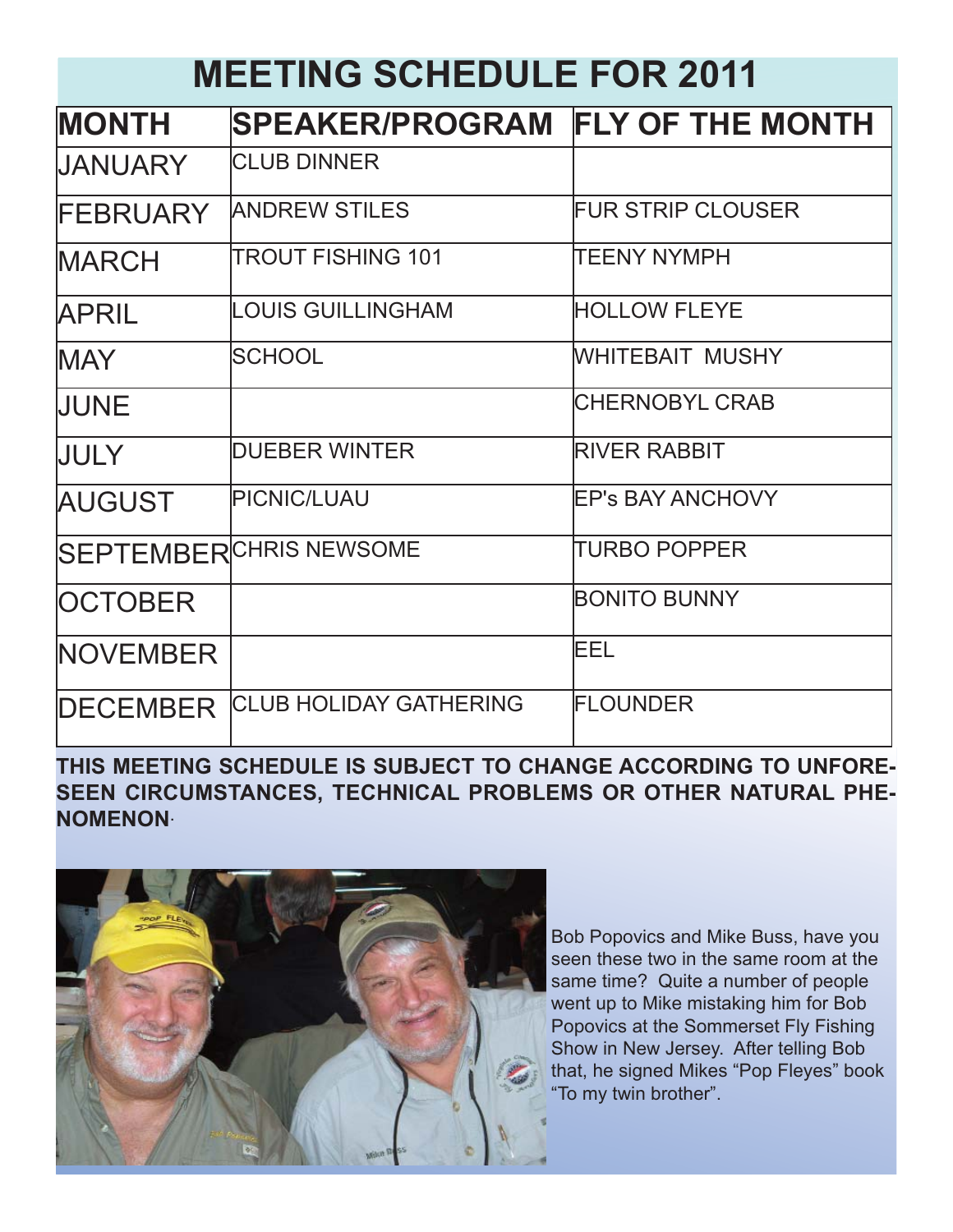

Club members gather prior to the start of the February meeting.



Kevin DuBois was presented an award to acknowledge his leadership as our president in 2010. Thank, Kevin.

Andrew Stiles was the speaker for February and was captivating as he shared his knowledge of Fly Fishing history. Despite technical difficulties with the media, he did not miss a beat in his presentation.

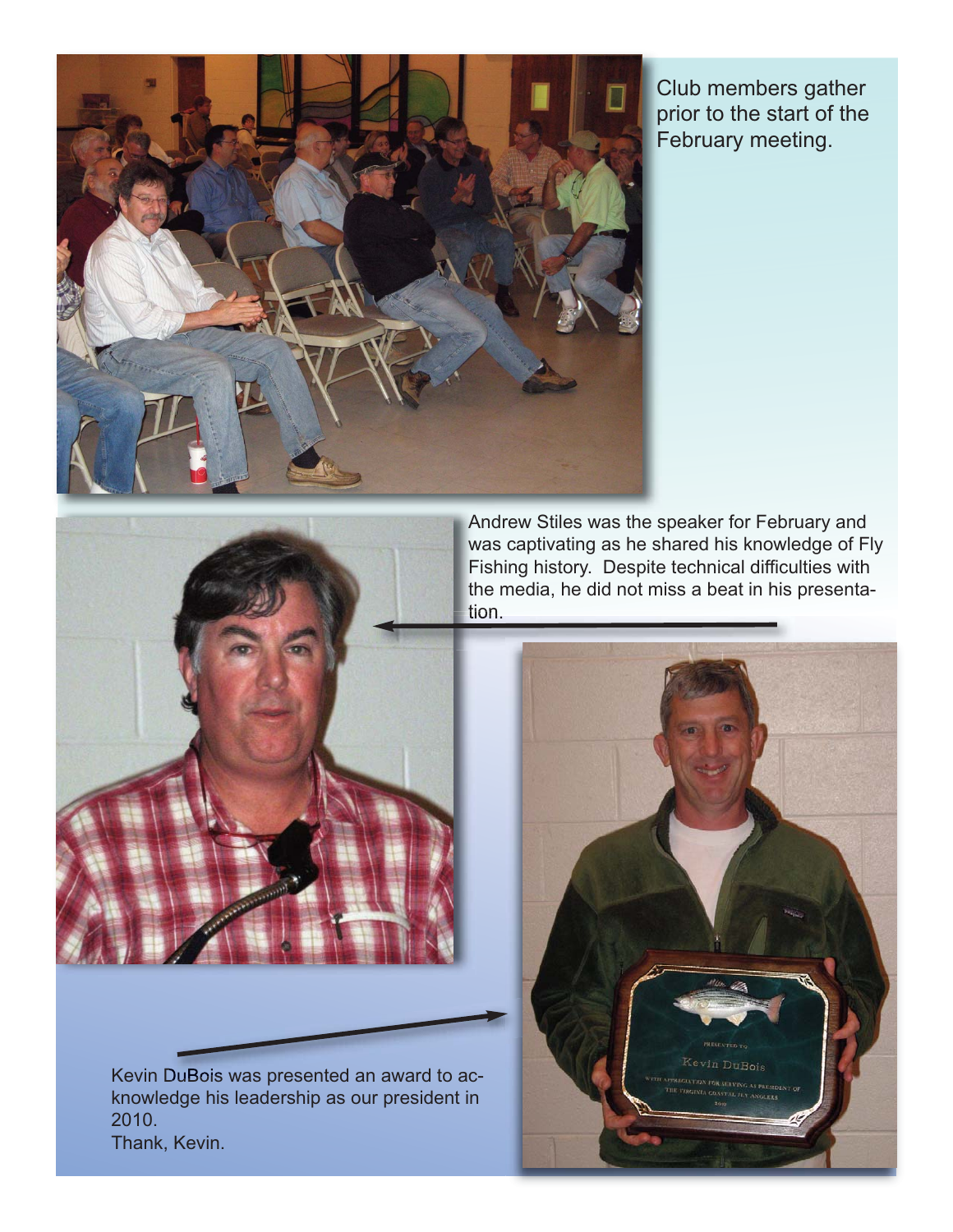## **Beat the Drum Quickly (From SaltwaterFlyFishing.com)**

Feb 15th, 2000 | By Capt. John Kumiski | Category: Saltwater Fly Fishing

"Barry, there's a tail! And there's another one, at about one o'clock!" Barry Kent's demeanor changed instantly when he spotted the two broom-sized tails waving, reflecting the early morning sunlight. They were the only sign of life on a large, otherwise empty flat.

"John, look at the size of them! How deep is it here?" Barry's questions carried his feeling of excitement. "Almost three feet," I replied. "They look like big ones. Tell me when you're in casting range and I'll try to hold us at that distance." The fish were tailing intermittently. The tails would disappear, then pop up again 15 or 20 feet away. We chased the fish for at least ten minutes, Barry repeatedly presenting a small brown Clouser minnow to them. Finally, Barry's line tightened and a large fish began towing the canoe around the flat.

**"In the zone" in the no-motor-zone…**



Black drum don't usually jump to mind when fly fishers think about saltwater gamefish. But when the situation is right, drum will take flies, and sometimes they get downright reckless about it. This piece will discuss fly fishing for black drum- times, tackle, techniques, and a little about locations.

My own black drum fishing occurs in Florida's Banana River, up in the manatee refuge north of State Road 528. Since no motors have been allowed in this area for several years, the drum have been able to grow to incredible sizes and they freely school up and feed on shallow flats. I had always considered fishing for them a winter activity. I thought the drum I caught last summer was a fluke. But this past summer I've seen them on several different outings, and I got one of about thirty five pounds on a chartreuse Clouser minnow under a blazing midday July sun. So perhaps I need to pursue the summer drum fishery more

diligently. There's no doubt among the manatee refuge regulars that the drum tail much more freely in the winter though. The best kind of day on which to find them is warm and sunny, with a light northwest wind. Under these conditions the water on the flats warms throughout the day, sometimes rising in temperature by as much as three or four degrees. The drum, both black and red, move into the shallows to feed under these conditions. They will tail vigorously. Sometimes literally hundreds of fish will be found tailing, and they give great opportunities to experiment with different flies and fish fighting techniques.

I own a seven-weight fly rod of which I'm not very fond. This particular piece of equipment is sold with a replacement guarantee against breakage. I was using this rod one day when I ran into a large school of big tailing black drum. Since I was using a 15 pound test tippet, I decided to see just how much the rod could take. When I hooked a fish I locked up the reel to see if the fish could break the rod. The fish put so much pressure on the rod that I was afraid I'd get a face full of graphite splinters when it blew up, so I tried to let go. I repeated this sequence with four different fish. This whole episode was a very valuable learning experience. I learned that you cannot get your fingers out of the way of the reel handle under these circumstances. Bruised and bloody digits are guaranteed. I learned that I cannot break that rod no matter how much pressure I put on it. The hook bends or the tippet will give before the rod will break. And I learned that in order to beat the drum quickly you must apply some serious pressure right from the hookup.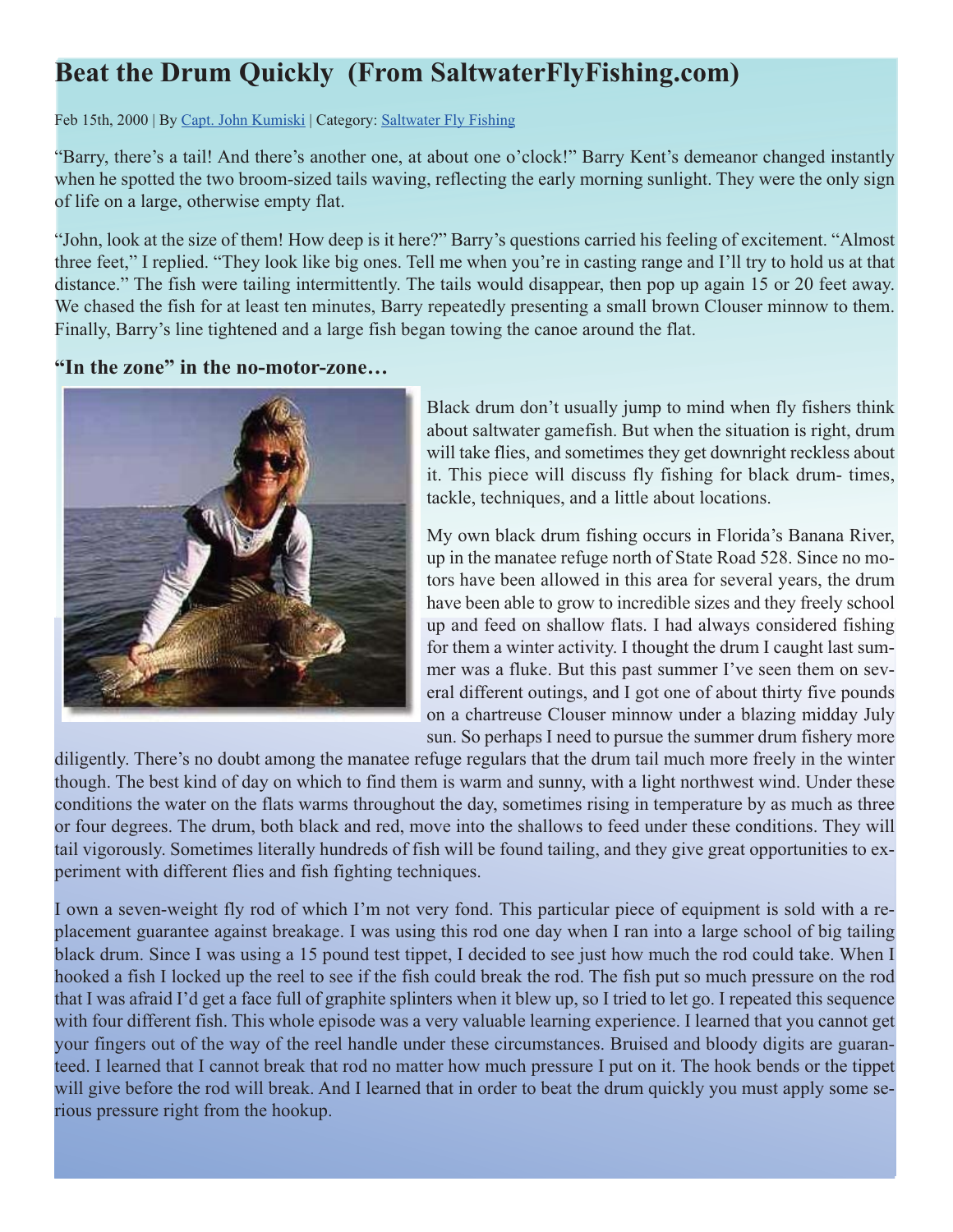#### **Flies and presentations…for bulldozers**



Hooking a black drum is a lot like hooking a bulldozer. While the occasional drum will behave as though it finished bonefish training school, most drum are slow but powerful creatures. Their morphology appears to be designed for power and stamina. So fighting drum can easily become a long, drawn out affair unless you quickly apply the maximum pressure your tackle will stand. You have to be prepared to go toe to toe with a fish that can easily weigh 30 or 40 pounds, or face a fight which could certainly last for over an hour.

Days like the one just described give one a lot of chances to play with fly selection too. Flies that sink rapidly are preferred, and as a general rule dark colored flies per-

form better than light colored ones. My own two favorites for black drum are my Fuzzy Crab and a modification of the Clouser minnow that I call the Son of Clouser, which has a squirrel hair wing topped with brown marabou, and a brown chenille head wrapped around the lead eyes. I also usually tie in some copper crystal flash. My favorite sizes are #4 and #2 for both of these flies.

I prefer a chartreuse Clouser minnow for redfish though, and often encounter black drum while searching for reds. If this should happen to you, throw the chartreuse fly. The black drum will sometimes take it. You must cast accurately to catch drum on flies. They feed primarily by smell, using their barbels to locate foods like clams, crabs, shrimp and other crustaceans, various marine worms, or small minnows in or along the bottom. The fly must settle within a few inches of the beast's head or it will never see it.

Knowing where the head is when its tail is in the air and the water depth is three feet is difficult. You often must cast repeatedly in order to capture the drum's attention. Fortunately, the very poor eyesight which makes the repeated casting necessary also keeps the fish from spooking too easily. As long as you don't line it you can keep working the fish for fifteen minutes or more, until it finally sees your offering and decides to take.

Your retrieve should be slow. I've heard some people say you should just cast the fly out and let it sit there until the fish eats it. I never feel like I have enough contact with the fly to identify a take when I try this. Consequently I use a slow retrieve, just crawling the fly along the bottom until I think it is too far from the fish. Then I just false cast once and drop the fly on the fish again.

#### **Toe-to-toe**



When you hook up the fish often appears unaware at first that there's a problem. When it does figure it out though, it will try to make a run. My drum fighting technique, already alluded to, is to palm the reel with as much force as I dare to keep the drum from swimming far. If it gets a head of steam up it will be a protracted battle.

My good friend Joe Mulson hooked a drum of about 60 pounds out of a tightly massed school of fish travelling along the edge of a flat two winters ago. That drum took off against only his reel drag and literally never stopped. When the end of the backing was reached Joe's tippet broke. Fortunately for Joe he uses lighter tippets than I prefer or he would have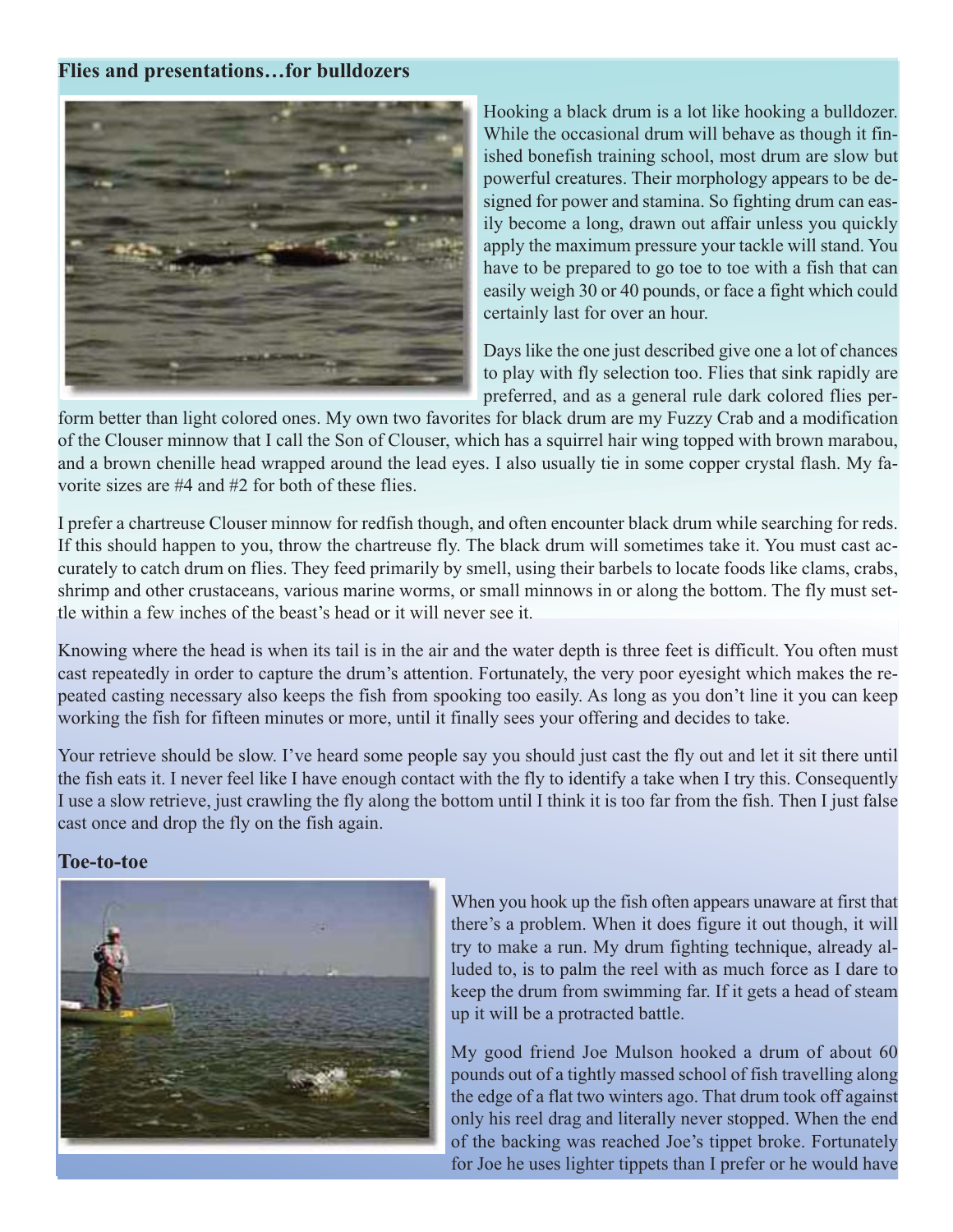lost the fish, fly, leader, line, and backing. As it was he was only out the fish and the fly. It took about ten minutes for him to stop shaking enough to tie a new tippet and fly on, though!

Most anglers should use eight- or nine-weight rods for this fishing. The drum get big and some serious pulling will be going on. Although I use a six- or seven-weight Redington, the fish have trained me well in how to maximize my pulling. As mentioned earlier, I also use fairly heavy tippets, 15 pound test.

These fish are generally found in about two feet of water. A weight-forward floating line works best here. Leaders can range from nine to twelve feet, depending on wind speed, casting skill, and spookiness of the fish. I usually use a loop knot to tie the leader to the fly, hoping to give it more action than it would have if snugged up tight to the stout tippet. The fish won't always be tailing, either. Sometimes they'll be swimming around in what I can only assume is a mating ritual, splashing and pushing up big wakes and drumming like crazy. Sometimes you can actually hear them before you can see them- a very bizarre experience. The drumming sound comes right through the hull of the boat.

Other times they appear to be laid up, just resting on the flat with very little movement going on. Under these circumstances seeing them before you run them over is quite difficult. Sadly, one spooked fish can blow out the entire school, too.

#### **Garden of Eden**



Drum have big crushing teeth way down in their throats. If you look down into a drum's mouth you'll see them down there. They look like half BB's attached to the surface of the pharynx. Called pharangeal teeth, these grinders allow them to crush the shellfish which they prefer to eat. They also grind them together to make the familiar drumming sound, using their air bladders as resonance chambers to amplify the sound.

Shallow water drum can be found in other Florida locations besides the Banana River. I've seen them tailing over oyster bars at the northern end of Everglades National Park, although I've never gotten one to take a fly there. Captain Mike Locklear tells me there's a big school of black drum that tails near the mouth of the Suwanee River. These fish will take flies. Captain Jim Dupre tells me there are tailing

black drum that can be successfully fished on flies around the oyster bars in the backcountry areas around Cedar Key. No doubt as the effects of the net ban kick in and the increase in the numbers of fly fishers expand the sport's horizons, more fly fishable black drum will be found by anglers here in the Sunshine State and elsewhere throughout the southeast.

To keep the drum from towing us around for an hour or more, I had Barry hop out of the canoe into the hip deep water and fight the drum on foot. After only twenty minutes or so of hard pulling action I tailed his drum, the biggest fish he'd ever caught on a fly. After he finished whooping and hollering we got some photos, then released the fish to fight again another day.

Black drum. Short of hooking a bulldozer, there's nothing else like them. **Share and Enjoy**

**Tags:** Black Drum, Capt. John Kumiski, Mosquito Lagoon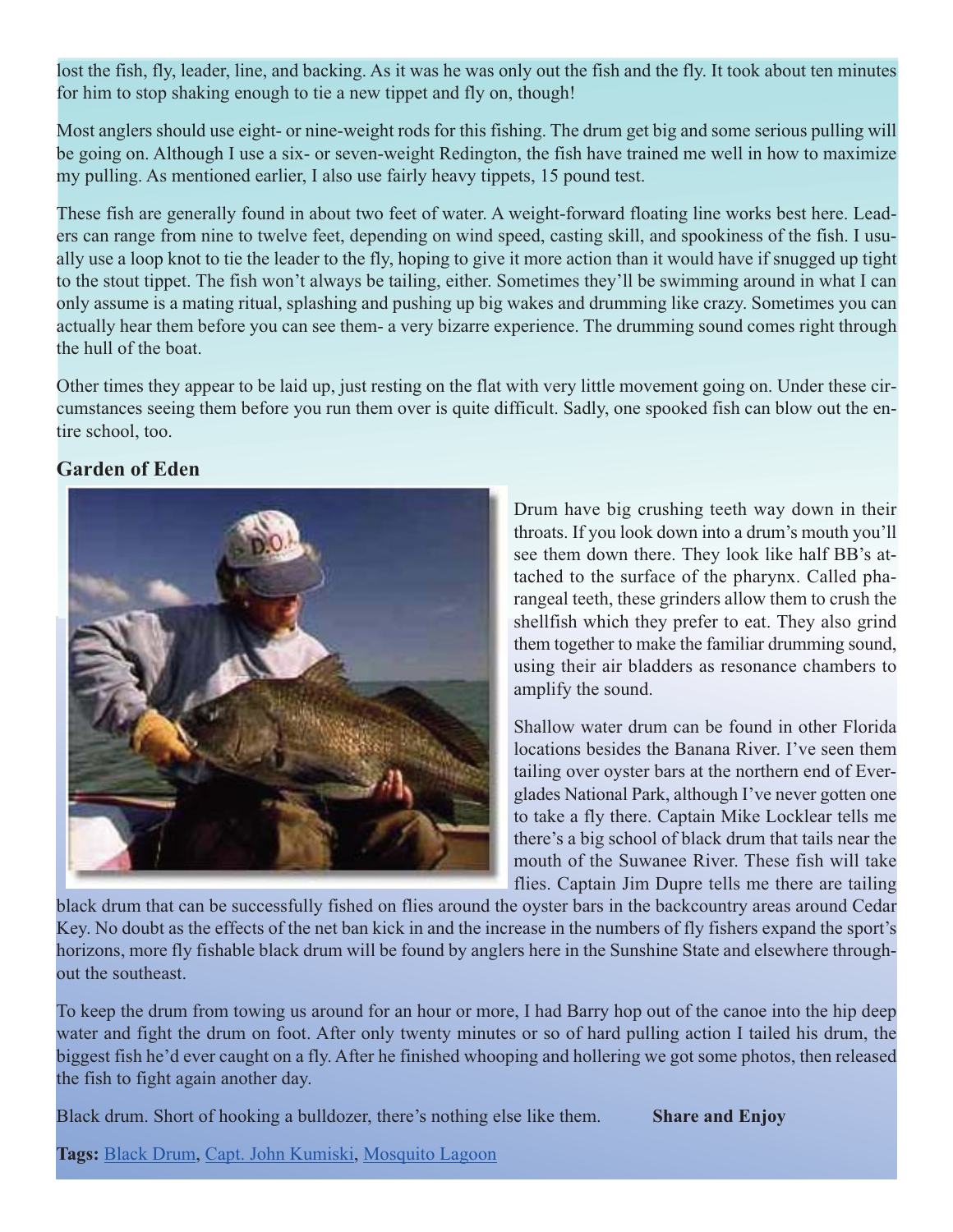#### **PRESIDENTS MESSAGE (CONT. FROM PAGE 1**)

get them. With the spawning urge kicking in, they should be heading north soon and we will get a short window to go after them. Remember, you can't keep any of them! Have fun with them and return them to the water! Shad should be starting to show up in the rivers anytime and will provide some very good fishing. As I mentioned at the last meeting, I will be making a number of trips up to Fredericksburg in April to fish for them. If any of you would like to go along, just give me a call or shoot me an email at mike4519@verizon.net . Thanks again to all of you who volunteered to help us "man" our table at the Mid Atlantic Boat Show and the Bass Pro Spring Fishing Festival. We have a fly tying and fly casting workshop coming up on March 19 with the Virginia Living Museum in Newport News. If any of you would like to help with this, please let me know. I have just started working with the fly fishing club in Richmond on the Project Healing Waters Fly Fishing program and will have more info for you next month, but if you might be interested in helping out with this program, please let me know. The weather is trying to warm up, but Mother Nature can't make up her mind whether to give us some consistent 60 degree days or keep teasing us with a day of warmth followed by a couple of real cold days! But pretty soon the weather will cooperate and we can get out fishing again. If you are able to get out, please share some fishing stories at the next meeting! All I know is my stuff is sitting in the corner all rigged up and ready to go! Thanks again and I hope to see you all at the March meeting. Tight lines to all! mike buss

**On April 12th, Ron Russell will give a presentation to the Tidewater Anglers Club on Shad Fishing the Nottoway River. Everyone is welcome to attend and support Ron and learn from his vast experience and knowledge fishing the watershed. Their meetings are also held at the Bayside Presbyterian Church - 7:00 PM.**

## **ARRIVING SOON**

**... to a computer near you! Our VCFA website is in the process of a total revamp. It is estimated to take a month or two to get it up and running. The new site will have club informational pages, articles by club member, pertinent links to other clubs and information on fly fishing and a photo gallery. If you have photo submissions or article you would like posted on the website, you can submit them to virginiaCoastalFlyAnglers@gmail.com. Start gathering the items now!**

**In the meantime you can get current club news and events at our facebook page - http://www.facebook.com then search VCFA.**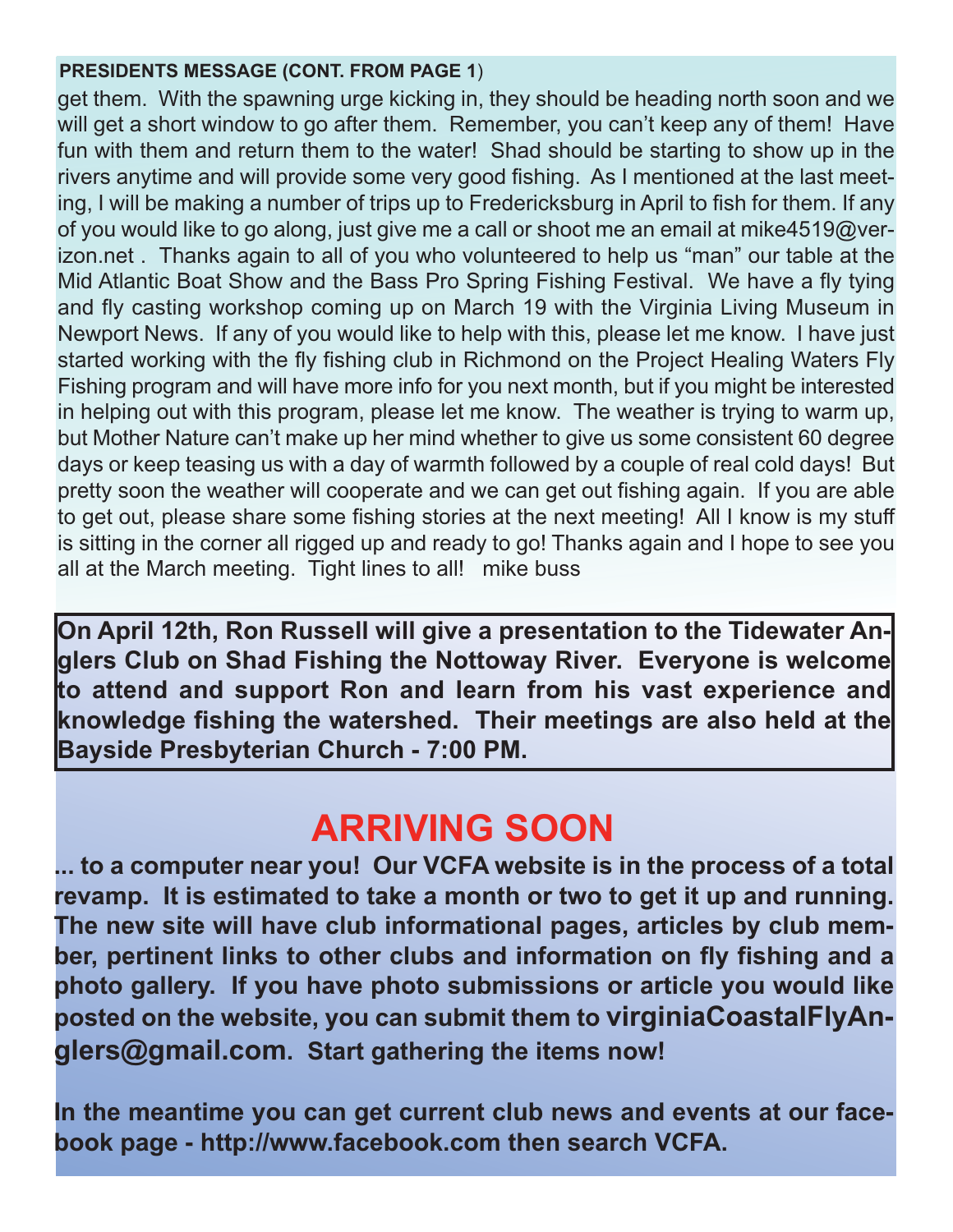## **Legendary Fishing Guide is Driven off His River** and into a Fight

By Tom Pelton

ob Clouser works intently under a bright  $\Box$  light at his desk, using thread to carefully tie black eyeballs, chartreuse-dved deer hair. and a golden tail to a hook gripped in a vice.

The 71-year-old is the Leonardo da Vinci of fishing flies. Inside the tiny shop attached to his home in Middletown, Pennsylvania, he completes his masterpiece. Clouser creates the famous Clouser minnow flies which are snapped up by anglers around the world.

A legendary fishing guide on the Susquehanna River, Clouser always dreamed of passing on his bustling business to his son, Bob Jr. But about five years ago, the

fishing guide work after a massive die-off of smallmouth bass in the Susquehanna River, the Chesapeake Bay's largest tributary.

The elder Clouser still sells thousands of flies over the Internet. But he said it is tragic that water pollution has forced him to leave the Susquehanna and his home state to enjoy fishing-which he now does mostly in Michigan, North Carolina, West Virginia, and Tennessee.

His tone grows wistful and occasionally angry as he describes the transformation of his beloved river and the decline of its bass populations over the last decade.

"When I was a kid, the water sparkled clear. There were layers and layers of blue damselflies across that river, dancing all day long," Clouser recalled, surrounded in his workshop by spools of colorful thread,

boxes of deer and fox tails, hooks, weights, and walls plastered with photos of grinning customers holding fish.

"Back then, you could look down in 10 feet of water and see all colors of rocks," Clouser said. "Today, it looks like an Army blanket down there, because the bottom is polluted with so much algae. There are hardly any damselflies. And the water has a still, dead look."

### They are like the Paul Reveres of the river. And it is our job to get to the bottom of their observations and then address them.

-HARRY CAMPBELL, CBF SENIOR SCIENTIST

father-and-son team abandoned their The cause of the decline in smallmouth bass is as murky as the Susquehanna River. Harry Campbell, a senior scientist with the Chesapeake Bay Foundation, said that researchers have determined that bass are dying more often from infections with a naturally occurring bacteria called Columnarus. This might be happening because their immune systems have been weakened by excessive nutrient and chemical pollution, which cause low-oxgen levels and other problems in key locations in the river. "Folks like Bob and his fellow fishing guides are really the people on the front lines, sounding the alarms on water-quality issues like this," Campbell said. "They are like the Paul Reveres of the river. And it is our job to get to the bottom of their observations and then address them."

> Researchers are also investigating what mixture of chemicals-from weed killers to prescription drugs that are flushed down toilets-might be disrupting the immune



Bob Clouser, fly fishing guru, shows off his Clouser minnow fly in his workshop located in Middletown, Pennsylvania.

systems of bass on the Susquehanna River, as well as the Shenandoah, Potomac, and other regional rivers.

But Clouser, an outspoken clean-water advocate, has never been one to sit still and wait for

> others to solve a problem. Back in the 1980s, he and allies successfully pushed Pennsylvania to change the size limit on catching smallmouth bass, so they would be better protected.

These days, Clouser is writing to his Congressional representatives and urging them to pass a new federal law, the Chesapeake Clean Water Act (see page 11). The bill would create new financial incentives for states to create strong pollutionreduction plans, and hold them accountable for meeting their goals.

"We need to get the Susquehanna River cleaned up and the Chesapeake Bay cleaned up," Clouser said. "Every one of my kids loved fishing. But today, I have no grandchildren who like to fish, because they are bored-they can catch no fish. They play computer games, because things outdoors don't interest them. And that's because of the pollution." $\rightarrow$ 



Tom Pelton is Senior Writer for the Chesapeake Bay Foundation. His daily blog on current Bay issues can be found at cbf.org/baydaily.